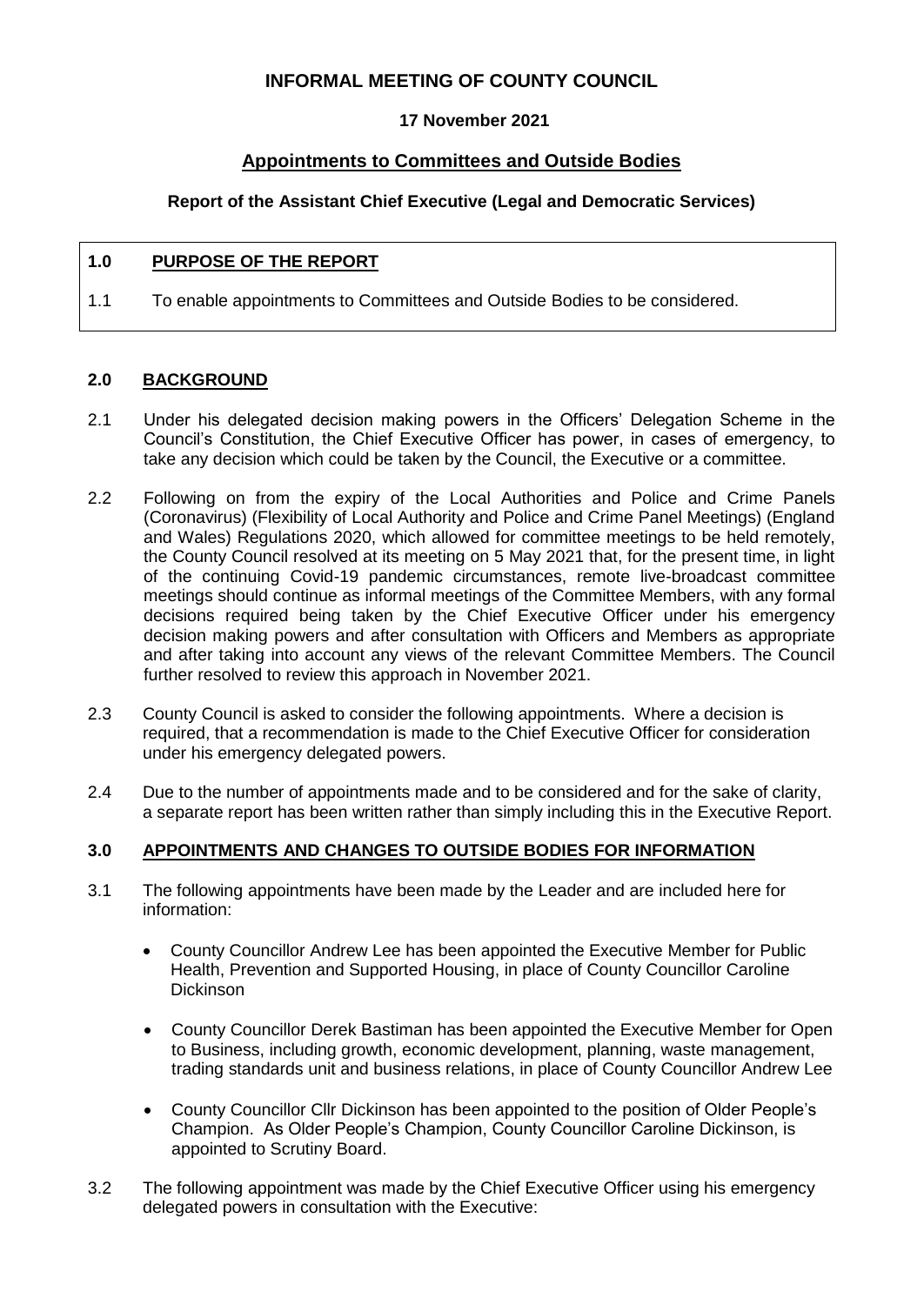- County Councillor Andrew Lee (as the new Executive Member for Public Health, Prevention and Supported Housing), was appointed to the West Yorkshire and Harrogate Integrated Care System Partnership Board.
- 3.3 The following appointments to the Area Constituency Committees have been made since the last County Council meeting on 21 July 2021, by the Chief Executive Officer using his emergency delegated powers in consultation with the committees:
	- Selby and Ainsty Area Constituency Committee County Councillor Richard Musgrave stood down from his position as Chair and County Councillor Andy Paraskos stood down from his position as Vice Chair. An election was held at the meeting of the committee on 24 September 2021 and County Councillor Karl Arthur was elected to the position of Chair and County Councillor Mike Jordan was elected to the position of Vice Chair.
	- Thirsk and Malton Area Constituency Committee County Councillor Keane Duncan stood down from his position as Vice Chair. An election was held at the meeting of the committee on 1 October 2021 and County Councillor Robert Baker was elected to the position of Vice Chair.
- 3.4 Following changes to the governance arrangement for the West Yorkshire Combined Authority, the panels listed below have been removed and replaced with new decisionmaking committees that cover those policy areas, as below. The membership of the new committees that have replaced them is limited to West Yorkshire councillors only.
	- West Yorkshire Combined Authority Business Innovation and Growth Panel County Councillor Andrew Lee had been appointed to this position
	- West Yorkshire Combined Authority Education and Skills Panel County Councillor Patrick Mulligan had been appointed to this position
	- West Yorkshire Combined Authority Place Panel County Councillor Andrew Lee had been appointed to this position.
- 3.5 The membership of the Leeds City Region Enterprise Partnership Board has been reviewed and limited to councillors from West Yorkshire only, as the geographical area of that Board no longer covers any part of North Yorkshire. County Councillor Carl Les had previously been appointed to this position.
- 3.6 The following appointments have been made to the North Yorkshire Police Fire and Crime Panel since the last County Council meeting on 21 July 2021:
	- Fraser Forsyth appointed as an independent co-opted member
	- Martin Walker appointed as an independent co-opted member.

## **4.0 APPOINTMENTS FOR COUNTY COUNCIL TO CONSIDER**

4.1 The following appointments are for County Council to consider and then make a recommendation to the Chief Executive Officer for consideration under his emergency delegated powers:

## Corporate and Partnerships Overview and Scrutiny Committee

County Councillor Andy Paraskos be appointed to the position of Chair of the Corporate and Partnerships Overview and Scrutiny Committee, filling the vacancy left when County Councillor Derek Bastiman stood down having been appointed to the Executive.

If appointed, then County Councillor Andy Paraskos will then take a seat on Scrutiny Board. Scrutiny Board is made up of the Chairs of the Council's five thematic overview and scrutiny committees and the Older People's and Young People's champions.